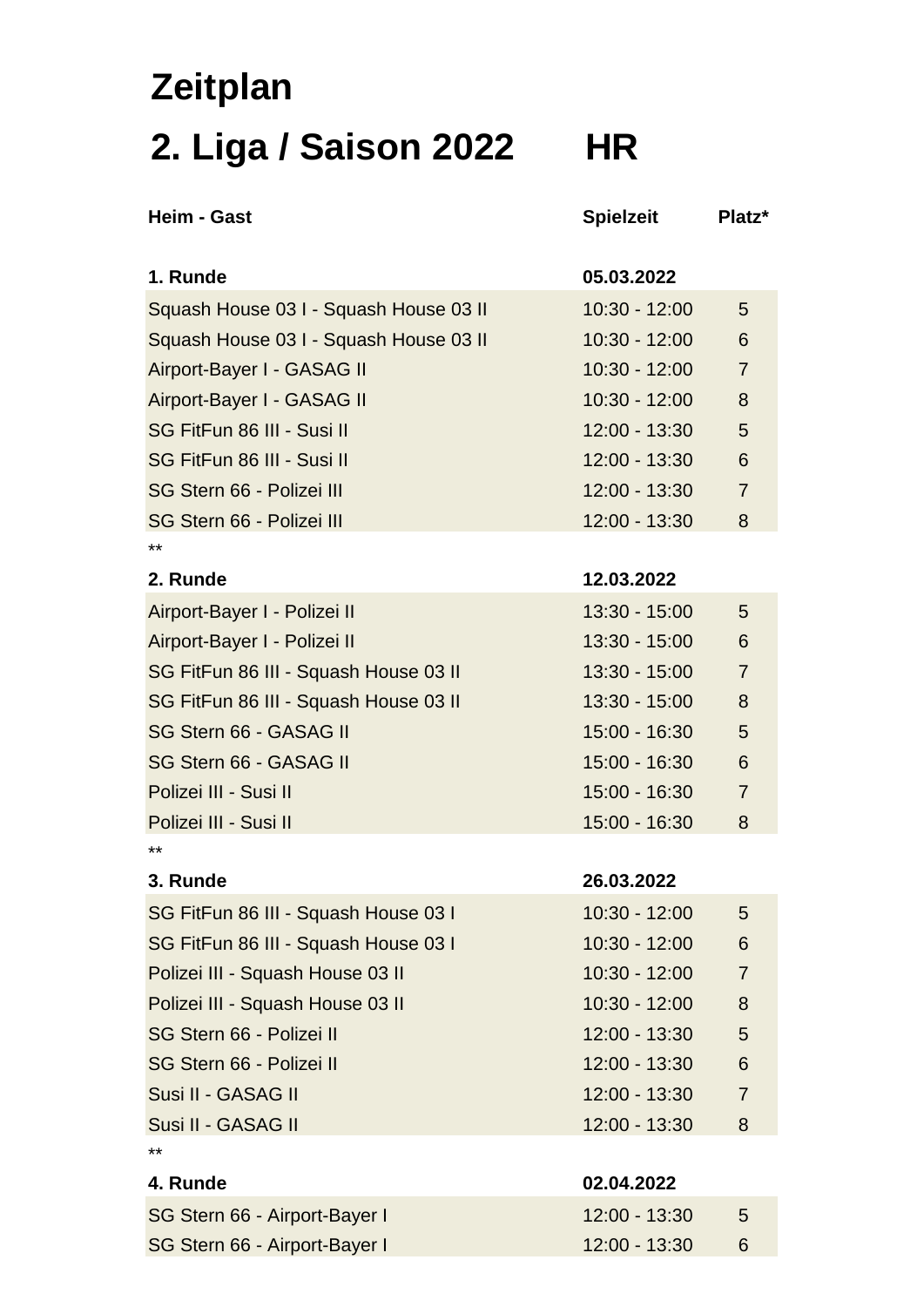| Polizei III - Squash House 03 I      | $12:00 - 13:30$ | $\overline{7}$ |
|--------------------------------------|-----------------|----------------|
| Polizei III - Squash House 03 I      | 12:00 - 13:30   | 8              |
| Susi II - Polizei II                 | 13:30 - 15:00   | 5              |
| Susi II - Polizei II                 | 13:30 - 15:00   | 6              |
| <b>GASAG II - Squash House 03 II</b> | $13:30 - 15:00$ | $\overline{7}$ |
| <b>GASAG II - Squash House 03 II</b> | $13:30 - 15:00$ | 8              |
| **                                   |                 |                |
| 5. Runde                             | 07.05.2022      |                |
| Polizei III - SG FitFun 86 III       | $10:30 - 12:00$ | 5              |
| Polizei III - SG FitFun 86 III       | 10:30 - 12:00   | 6              |
| Susi II - Airport-Bayer I            | 10:30 - 12:00   | $\overline{7}$ |
| Susi II - Airport-Bayer I            | $10:30 - 12:00$ | 8              |
| Squash House 03 II - Polizei II      | 12:00 - 13:30   | 5              |
| Squash House 03 II - Polizei II      | 12:00 - 13:30   | 6              |
| <b>GASAG II - Squash House 03 I</b>  | 12:00 - 13:30   | $\overline{7}$ |
| <b>GASAG II - Squash House 03 I</b>  | 12:00 - 13:30   | 8              |
| **                                   |                 |                |
| 6. Runde                             | 21.05.2022      |                |
| GASAG II - SG FitFun 86 III          | $13:30 - 15:00$ | 5              |
| <b>GASAG II - SG FitFun 86 III</b>   | $13:30 - 15:00$ | 6              |
| Susi II - SG Stern 66                | $13:30 - 15:00$ | $\overline{7}$ |
| Susi II - SG Stern 66                | $13:30 - 15:00$ | 8              |
| Squash House 03 II - Airport-Bayer I | 15:00 - 16:30   | 5              |
| Squash House 03 II - Airport-Bayer I | 15:00 - 16:30   | 6              |
| Polizei II - Squash House 03 I       | 15:00 - 16:30   | 7              |
| Polizei II - Squash House 03 I       | 15:00 - 16:30   | 8              |
| **                                   |                 |                |
| 7. Runde                             | 11.06.2022      |                |
| <b>GASAG II - Polizei III</b>        | $12:00 - 13:30$ | $\mathbf{1}$   |
| <b>GASAG II - Polizei III</b>        | 12:00 - 13:30   | 2              |
| Squash House 03 II - SG Stern 66     | 12:00 - 13:30   | 3              |
| Squash House 03 II - SG Stern 66     | $12:00 - 13:30$ | $\overline{4}$ |
| Polizei II - SG FitFun 86 III        | $13:30 - 15:00$ | $\mathbf{1}$   |
| Polizei II - SG FitFun 86 III        | $13:30 - 15:00$ | $\overline{2}$ |
| Squash House 03 I - Airport-Bayer I  | 13:30 - 15:00   | 3              |

\*\* **8. Runde 18.06.2022** Squash House 03 II - Susi II 10:30 - 12:00 5 Squash House 03 II - Susi II 10:30 - 12:00 6

Squash House 03 I - Airport-Bayer I 13:30 - 15:00 4